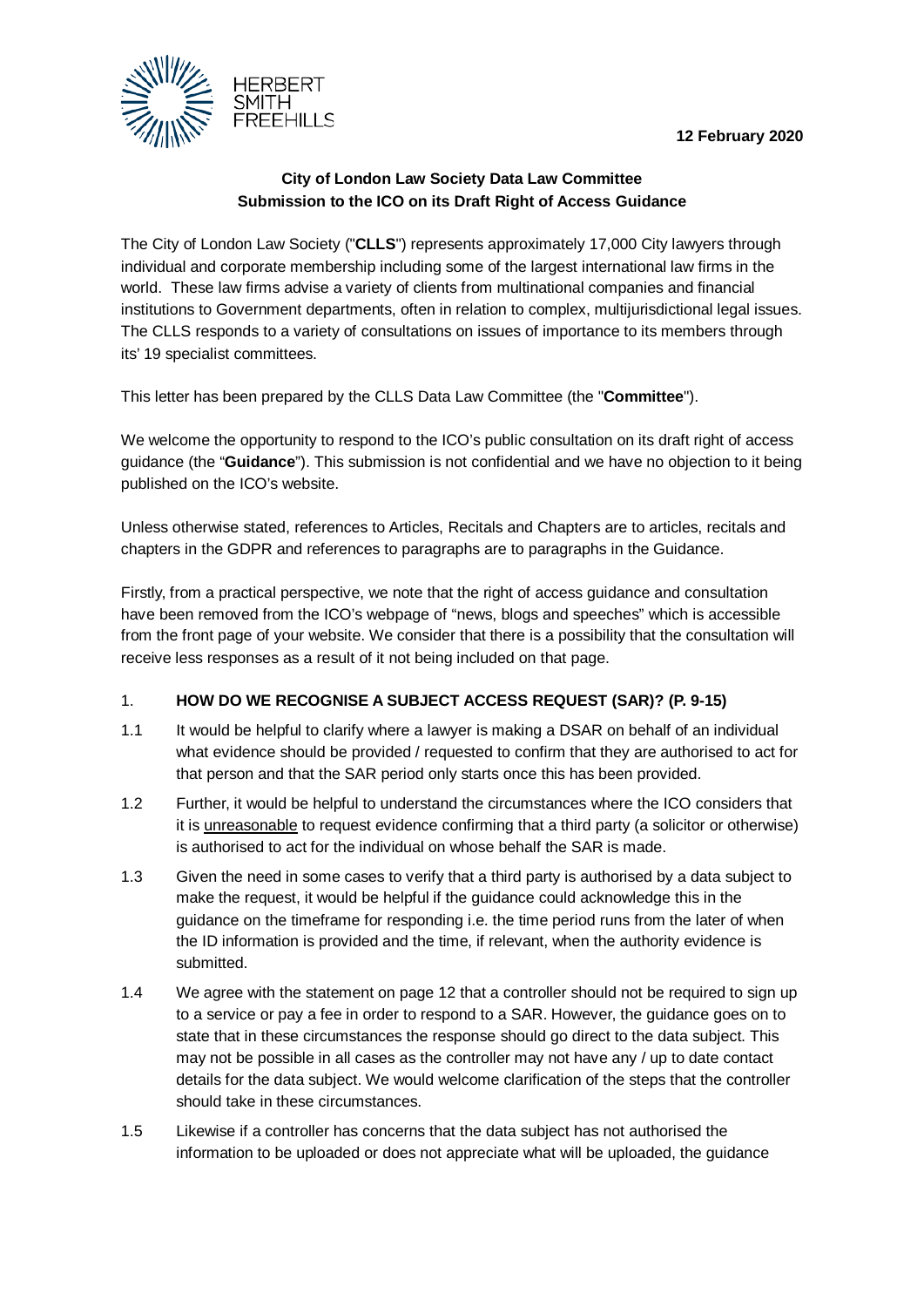

provides that the controller should contact the data subject directly. As noted above, this may not be possible and so clarification on the obligations of the controller in these circumstances would be helpful.

- 1.6 The guidance for dealing with SARs for children's data provides that the controller may allow the parent / guardian to exercise the child's right where they are authorised by the child to do so or it would be in the best interests of the child. It is not clear what evidence of authority would be required. Would it be sufficient for the parent / guardian to provide evidence of that capacity? It is not clear what else would be reasonable. Likewise, it will be hard in many commercial contexts for a controller to know whether it is in the best interests of the child for the adult to exercise their rights. The implication from the guidance is that, where a child is aged 12 years or over, the controller may need to seek the views of the child before accepting a request submitted by a parent. Some examples of how this would work in a commercial context would be helpful.
- 1.7 The guidance also requires controllers to consider the existence of any court orders relating to parental access or responsibility. It would be helpful if the ICO could confirm that there is no obligation on controllers to pro-actively check for the existence of court orders in each case.

#### 2. **WHAT SHOULD WE CONSIDER WHEN RESPONDING TO A REQUEST? (P. 16 – 22)**

- 2.1 We note the guidance that "what's complex for one controller may not be for another the size and resources of an organisation are likely to be relevant factors" (p. 18). It would be helpful if the Guidance could include examples and further detail which illustrate the ICO's approach in these circumstances, as we consider that this approach is not currently clear enough to provide meaningful assistance to companies who are faced with potentially complex SARs. Notably, it would be helpful to include examples or further guidance on the interaction between SARs and concurrent legal proceedings, and the impact (if any) that the ICO considers that such legal proceedings have on the complexity of the SAR.
- 2.2 Other factors that we would suggest could make a request complex are the time period covered by the request as older data often takes longer to retrieve. However, we would appreciate further clarity on this.
- 2.3 On the last line of page 18, we assume that the word "reasonable" is intended to say "excessive".

#### *Timeframe for responses to SARs*

- 2.4 A key change to the current ICO guidance on DSARs (updated circa October/November 2019) has been to the "How long do we have to comply" section. It does not reference requests for further information from the data subject about the scope of the DSAR as being relevant to calculating the time period for complying with the DSAR. This change is also reflected in the Guidance.
- 2.5 The ICO previously required controllers to comply with a SAR without undue delay and at the latest within a month from the date of receipt of (i) the SAR; or (ii) any requested information required for clarification; or (iii) any information requested to verify the identity of the data subject; or (iv) in very limited circumstances a fee. This meant that where organisations required more information to clarify the SAR and find the personal data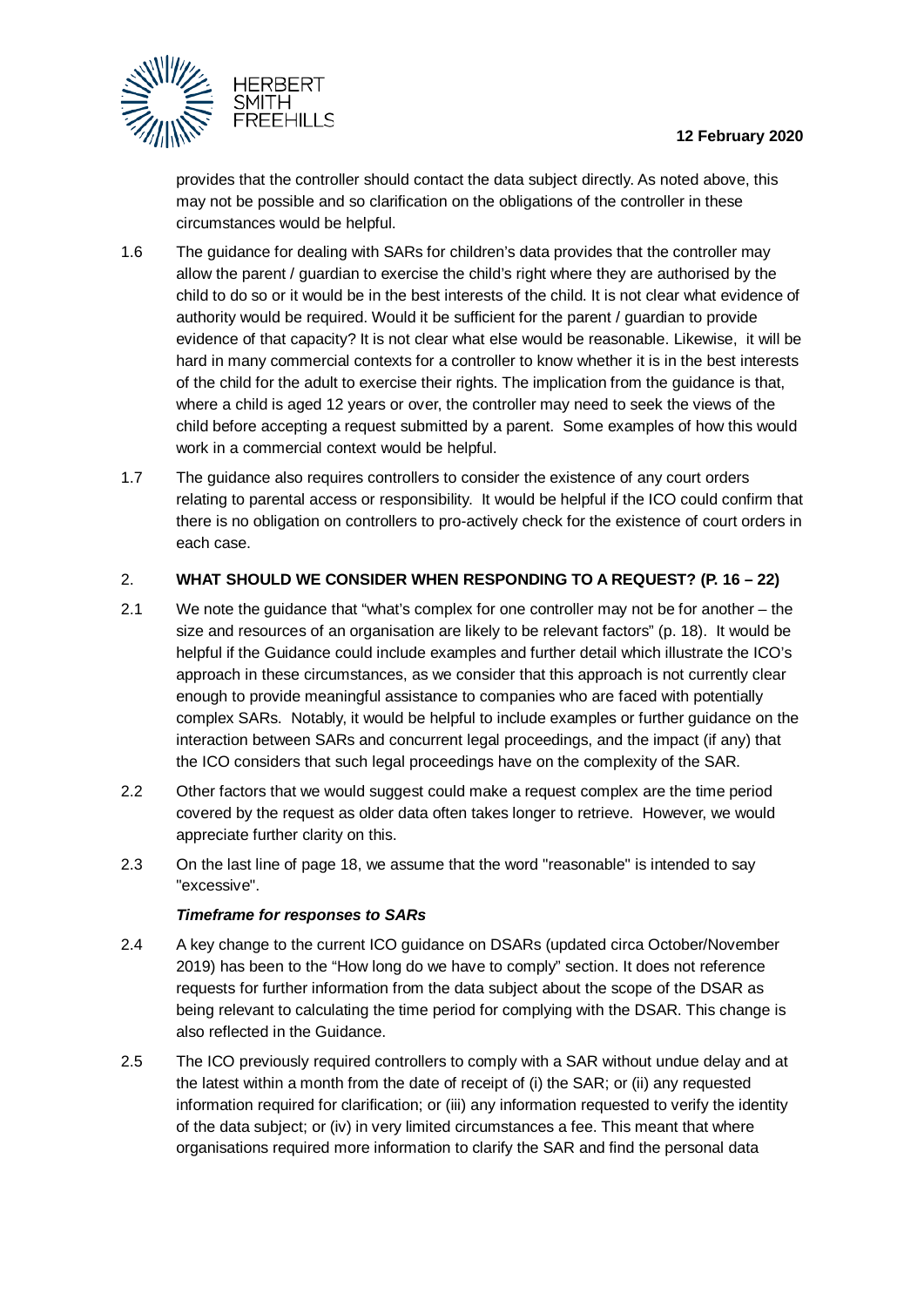

requested, time for responding would only begin from the date of receipt of the additional information. This was pertinent for any organisation that processed large volumes of information about an individual as it gave them the opportunity to ask for more information to clarify the individual's request (such as specifying the information or processing activities the individual's request relates to) to enable them to reasonably identify the personal data covered by the request. However, the ICO now requires organisations to comply with a SAR without undue delay and at the latest within one month of receipt of the request or within one month of receipt of (i) any information requested to confirm the requester's identity; or (ii) a fee.

- 2.6 This is a fundamental change from the previous guidance (in place since 2018) and also the position under the Data Protection Act 1998, which delayed the start of the time period for compliance until the receipt of any requested clarification. Whilst it is still possible to ask the data subject for further information / clarification, the clock will continue to run over this period (see section headed "Can we clarify the request?", pp.23-24). This creates a number of practical challenges, in particular:
	- 2.6.1 this change in approach is of concern for organisations who process large volumes of unstructured data, such as in relation to long standing employees, where the provision of such information is often critical in order for the organisation to complete a proper search for the personal data within the relevant one/three month timescale; and
	- 2.6.2 where the SAR is wide ranging/cast in broad terms and where organisations require details of particular custodians, timeframes and keywords for the purposes of data retrieval and electronic searches. It gives rise to the possible scenario where a data subject takes for example a number of weeks to respond to a request for clarification – even though this response is needed to shape the scope of the searches, time will continue to run and reduce the overall time available to complete the response in real terms. Therefore, a delay on the part of the data subject in responding is likely to prejudice the controller's ability to complete the response within the requisite timescale, or (if the eventual response confirms a narrow scope to the request) to cause the controller to waste material time and costs, having been forced to proceed on the basis of a wider scope .
- 2.7 In this respect, we note that:
	- 2.7.1 the ICO's Guide to the GDPR followed the previous approach in the period between May 2018 and late 2019 and reasons for the ICO's change in approach are not apparent;
	- 2.7.2 the main provisions of the GDPR are silent on this point but in Recital 63 there is reference to the fact that where a controller processes a large quantity of information concerning the data subject, it should be able to request before the information is delivered that the subject specify the information or processing activities to which the request relates. Clearly such information will only be of use to a controller if provided by the data subject before it commences its searches;
	- 2.7.3 the provisions of the Data Protection Act 2018 relating to SARs in the intelligence services context (sections 94(5)(a)(ii) and 95(14) Data Protection Act 2018)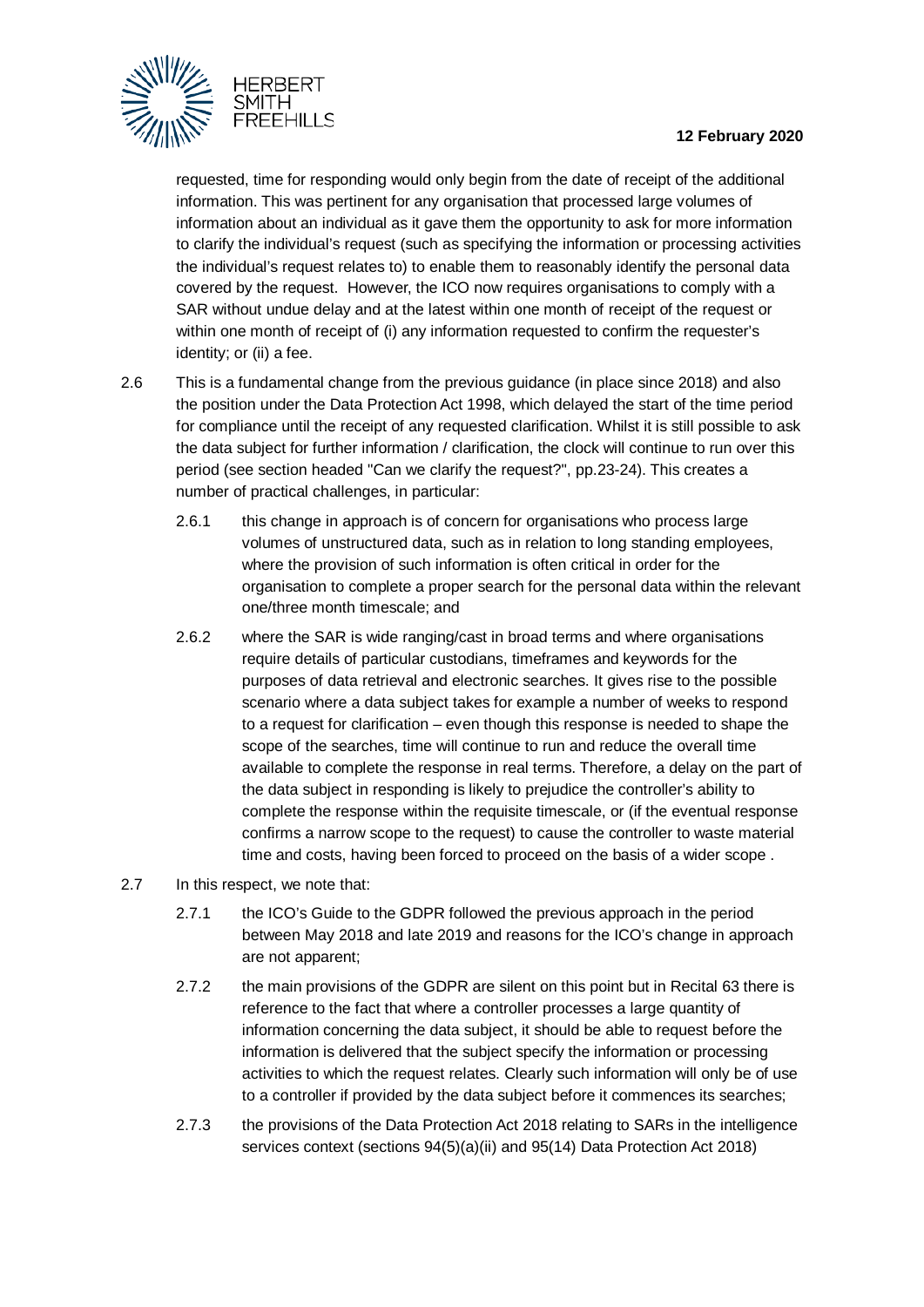

stipulate that the timescale for compliance will not commence until any further information requested by the data controller is provided, so there is a mismatch between SARs made in this and other contexts (with no logical basis for a distinction).

2.8 The guidance states (p.21) that if the identification information provided by the requestor isn't sufficient to identify the individual, the timescale for responding begins once the controller has completed the verification. However, this is then caveated by the statement that "this only applies in exceptional circumstances and generally the timescale for responding to a SAR begins upon receipt of the requested information". We would be grateful if the ICO could clarify what is meant by "exceptional circumstances", as this suggests that in many cases the 30-day clock would continue to run even if the identity of the requestor has not been verified,

## 3. **HOW DO WE FIND AND RETRIEVE THE RELEVANT INFORMATION? (P. 23 – 28)**

- 3.1 The guidance suggests that if the requester refuses to provide additional information to narrow the scope of the request the controller only needs to make "reasonable searches for the information" (p. 24). It also states in relation to archive or back-up systems, that the controller is only required to use "the same effort" as they would to find information on those systems for their own purposes (p. 25). It would be helpful to understand how these statements correlate with the statement earlier (on p. 23) regarding the controller making "extensive efforts".
- 3.2 It would be useful if the guidance clarified what approach controllers should take in relation to back-up copies of information held on controllers' live systems, where there is no evidence the back-up copies differ materially from those held on the live systems. The ICO's previous subject access code of practice (relating to the Data Protection Act 1998 regime) specified that where there is no evidence that there is any material difference between the two systems, "the Information Commissioner would not seek to enforce the right of subject access in relation to the back-up records". Has this position changed?
- 3.3 In the paragraph on clarifying the request (p. 23), the guidance provides that a controller cannot ask a data subject to narrow the scope of the request. While this is consistent with the ICO's previous GDPR guidance, it is not clear how this sits with the preceding paragraph which says the controller may ask the data subject as to which information or processing activity they are interested in. We would welcome further clarification on this point.
- 3.4 We would welcome further guidance on how the right of access applies to hard-copy records in light of the High Court's judgement in *Dawson-Damer v Taylor Wessing* ([2019] EWHC 1258 (Ch)) (currently subject to appeal), given that the case expanded the scope of paper records that fall under the definition of "filing system". It would be helpful if the guidance could advise, for example, what approach controllers should take to personal data in chronologically ordered paper notebooks.
- 3.5 In addition, the concept of proportionality, as established in Dawnson-Damer (above) and *Ittihadieh v 5-11 Cheyne Gardens & Ors and Deer v Oxford University* [2017] EWCA Civ 121, as well as the other key findings of these cases does not appear to be reflected in the Guidance. Notably, these cases established that: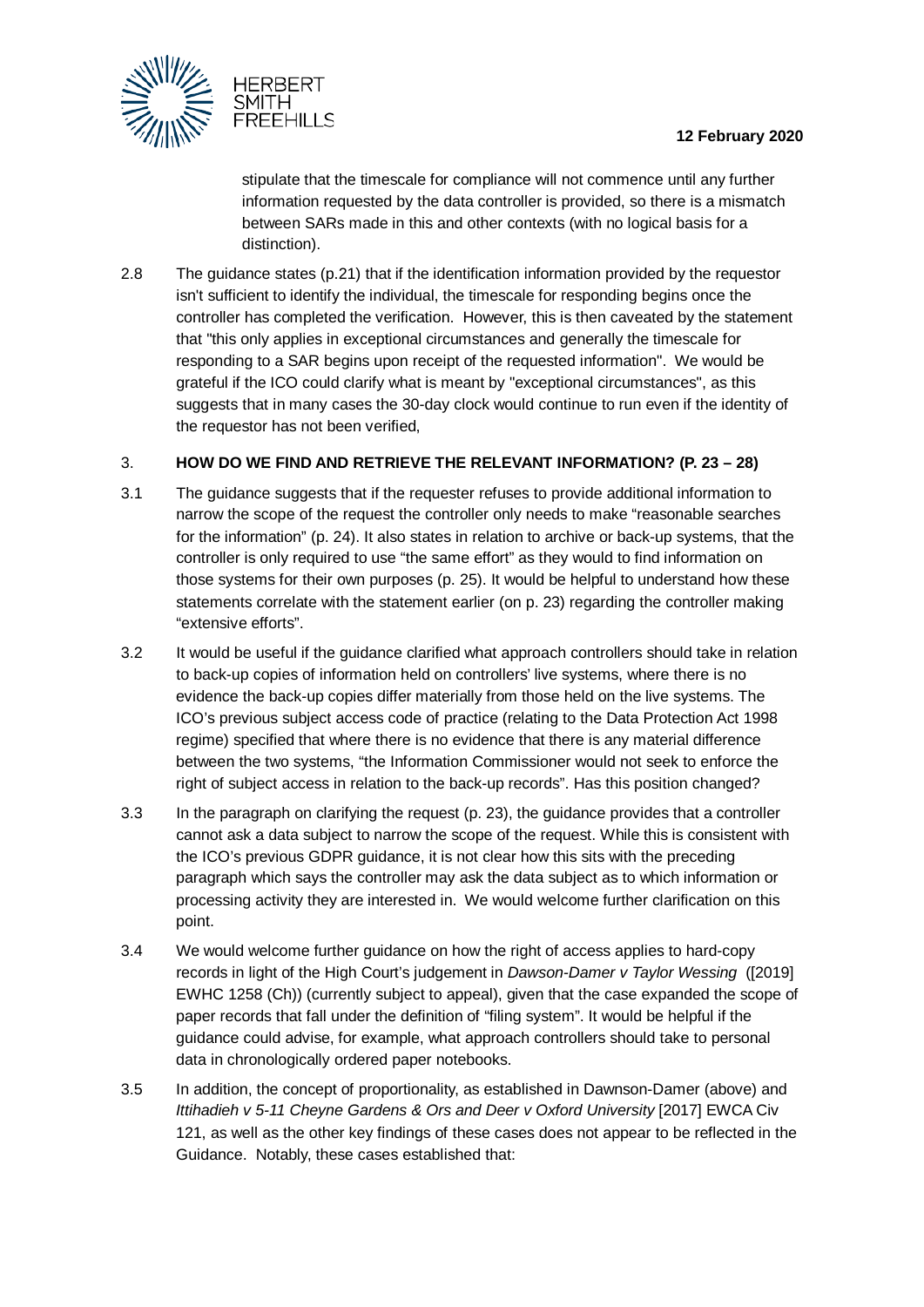

- 3.5.1 Controllers can argue that the "*disproportionate effort*" exemption applies to the search process as well as to the supply of data;
- 3.5.2 whilst the principle of proportionality cannot justify a blanket refusal to comply with a SAR, it does limit the scope of the efforts that a controller must make in response and does not oblige controllers to leave no stone unturned; and that the court will take the broader factual matrix into account when deciding whether or not to use its discretion to compel a data controller to respond to a SAR. Consequently, the result of a search does not necessarily mean that every item of personal data relating to an individual will be retrieved as a result of a search;
- 3.5.3 controllers are only required to conduct a proportionate search, and give a proportionate response, to data subject access requests they receive;
- 3.5.4 data protection legislation was not intended to impose great burdens on controllers and a search can still be sufficient even if a controller has not searched high and low for personal data; and
- 3.5.5 employers faced with a SAR from an existing or former employee therefore should not feel obliged to carry out an exhaustive search for personal data. If the person making the request then challenges that decision, employers should feel able to defend a little more bullishly against the suggestion that it should carry out overly lengthy or costly investigations.
- 3.6 In particular, we note that the Guidance appears to take a contradictory position when it states that "[t]*he GDPR places a high expectation on you to provide information in response to a SAR. Whilst it may be challenging, you should make extensive efforts to find and retrieve the requested information*" (p. 23) and "*[i]t may be particularly difficult to find information related to a SAR if it is contained in emails that have been archived and removed from your 'live' systems. Nevertheless, the right of access is not limited to personal data that is easy for you to provide*".
- 3.7 We consider that this creates confusion for controllers (in particular those who process large volumes of data as part of its archives, or where the SAR is a very wide request), as to what an appropriate search should be and whether case law can be followed and a proportionate search undertaken. It would be helpful if the Guidance also included reference to the case law and provided some practical guidance as to its applicability.

#### 4. **HOW SHOULD WE PROVIDE INFORMATION TO THE REQUESTER? (P. 29 – 34)**

- 4.1 In the section on data portability requests (p. 32), it would be more helpful if the guidance included a cross reference to the ICO's existing guidance on data portability, rather than including a separate explanation of the scope of the right. The current wording on p.32, that "the right to data portability only applies to personal data "provided by" the individual" and does not include observed data, appears to contradict the ICO's existing guidance on data portability which explains that personal data "provided by" the individual includes personal data resulting from observation of the individual's activities.
- 4.2 In addition, we consider that it would be helpful if there was a similar section in relation to where controllers have also received an erasure request. In particular, it would be helpful to clarify that if a controller complies with the erasure request following completion of a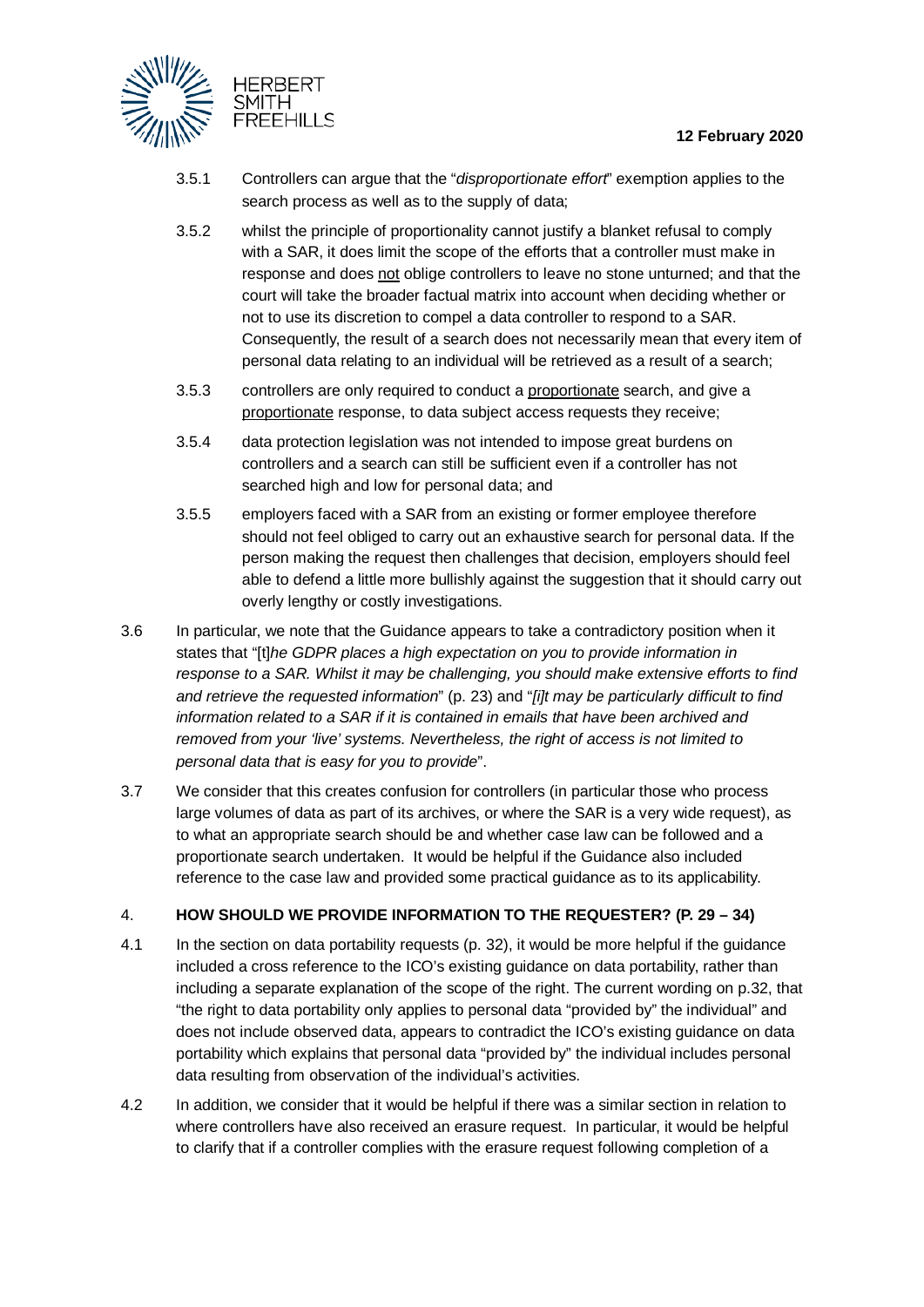

SAR, what records the controller should retain to evidence that it has complied with the SAR. The draft Direct Marketing Code of Practice is helpful in this respect, as it clarifies that, when an erasure request is received, the controller can justify retaining the individual's name and contact details on its marketing suppression list, as it is necessary to do so in order to comply with a legal obligation. Given the controller's obligation to retain records to comply with the accountability principle, what records of the SAR process does the ICO consider it reasonable to retain following an erasure process?

#### 5. **WHEN CAN WE REFUSE TO COMPLY WITH A REQUEST? (P. 35-38)**

- 5.1 Given relevant case law in particular, it would be useful if the section on "manifestly unfounded" could specifically address SARs made in order to: (i) obtain information for litigation; or (ii) obtain compensation or similar from the controller.
- 5.2 More broadly, it would be helpful to have further examples of when a request could be manifestly unfounded and how this differs from the previous approach that SARs should be 'motive blind'.

### 6. **WHAT SHOULD WE DO IF THE REQUEST INVOLVES INFORMATION ABOUT OTHER INDIVIDUALS? (P. 39 – 45)**

- 6.1 We have found issues around third-party data particularly challenging to deal with in practice and welcome the more detailed guidance in this area. We would find more examples helpful in this section, along with further guidance on seeking consent from third parties in relation to the disclosure of their data. In particular, we would welcome clarification on:
	- 6.1.1 whether it is appropriate for an organisation to seek consent from their employees to disclose their personal data to a data subject. Is it assumed that the employees would feel pressure / duress to provide consent and that, as in most scenarios, employee consent is generally invalid? Does this answer change if the employee is more senior than the data subject, and what about company directors?
	- 6.1.2 what approach a controller should take to obtaining the consent of a third party outside their organisation, where the third party was only identified relatively late on in the review process and little time remains until the SAR deadline;
	- 6.1.3 how much context needs to be given to accompany a statement by a third party about the requester, where the third party has not consented to the disclosure of their data. Is it sufficient for the third party's statement to be included (e.g. John has been difficult)? Or should the third party be referred to only by broad category (e.g. individual at X company) where the requester would not be able to identify the third party from the correspondence; or is it relevant for the requester to know at a more granular level the category of person who made this statement e.g. someone in HR, a manager, one of his team; or should the third party be named in any case? Does it need to be explained whether the statement was in the context of John being an employee or a customer (if he is both)?
- 6.2 It would be useful if this section referred explicitly to GDPR Article 15(4) and explained / acknowledged the interaction between this Article and the DPA 2018 exemption in Schedule 2, Part 3, paragraph 16.